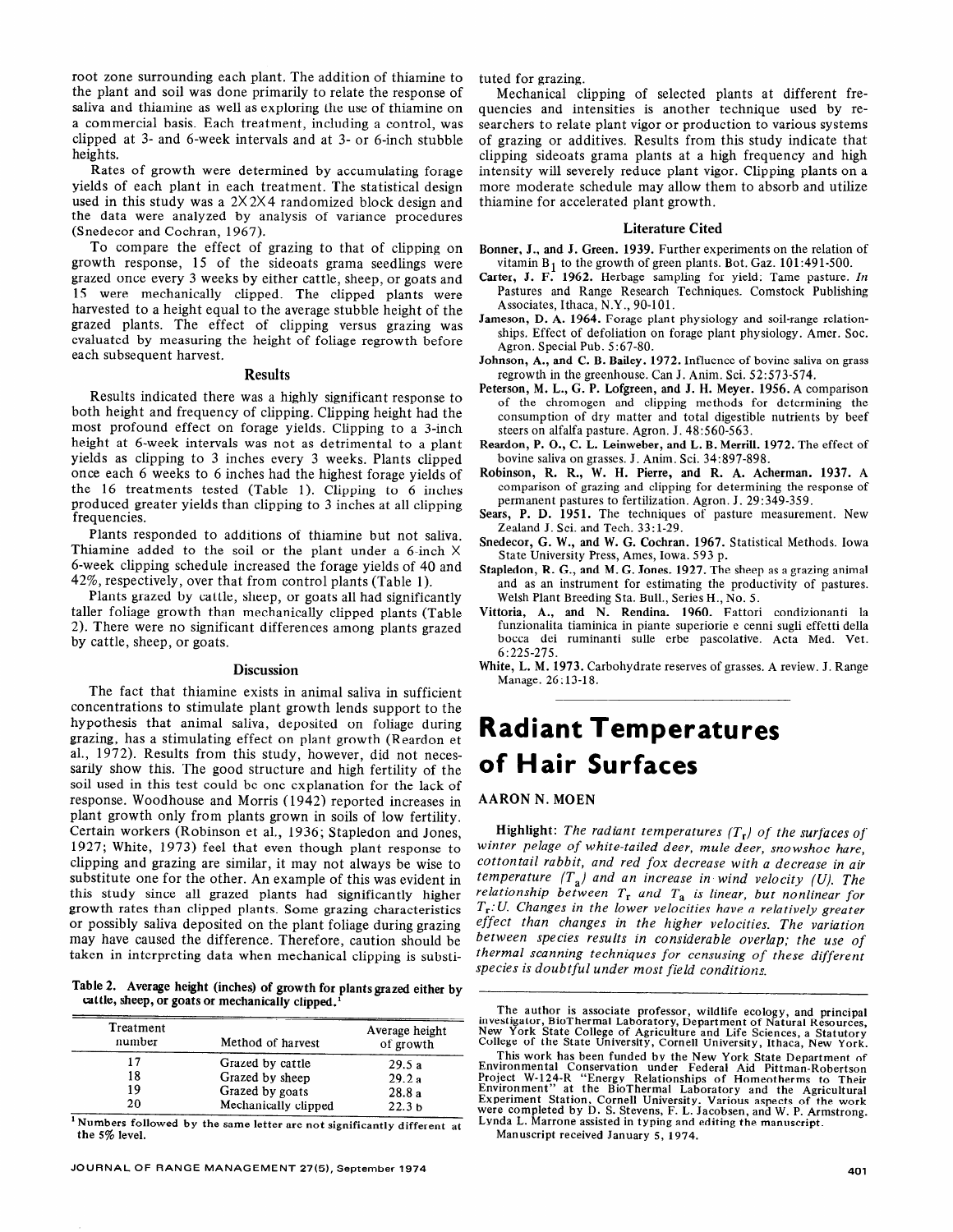The radiant temperature of a surface is the temperature which is effectively communicating with the thermal environment and represents an integration of the energy emitted. It is used when calculating the amount of energy emitted from a surface with equation **(1):** 

$$
Q_r = \sigma \epsilon T_r^4
$$
  
Q<sub>r</sub> = radiant energy emitted (1)

 $\sigma$  = the Stefan-boltzman constant

 $\epsilon$  = emissivity; the fraction of the

black surface emissive power

 $T =$  temperature  $({}^{\circ}K)$ 

where

When the energy emitted is known, equation (1) can be rearranged to give the radiant temperature  $T_r$ , as in equation (2):

$$
T_r = \sqrt[4]{\frac{Q}{\sigma \epsilon}}
$$
 (2)

Radiant temperatures are being used extensively in two ways, including: (1) energy balance calculations and (2) censusing applications. Both applications are of interest to wildlife and range managers. The former is useful when analyzing the effects of weather on free-ranging animals and in determining shelter and food requirements; the latter has obvious importance in population ecology and management. This paper describes the relationship between radiant temperature, air temperature, and wind for five different mammals, with a conclusion relating to the possibilities of identifying these species by infrared detection in the field.

The feasibility of using infrared radiation detectors for censusing big game animals has been tested by Croon et al. (1968) and Parker (1972). Early background information was provided by Marble (1967) and Moen (1968). The general conclusion reached by Parker (1972) is that thermal scanning [infrared detection] remains a feasible technique, but success is dependent on the sophistication of the equipment, physical characteristics of topography, and the ambient thermal environment. The thermal characteristics of the target species are a major consideration also; deer were frequently species are a major consideration and, deer were  $\sum_{n=0}^{\infty}$  and  $\sum_{n=0}^{\infty}$  in the BioThermal Labora-Million-

Experiments in two wind tunnels at the BioThermal Laboratory have shown that most of the change in the radiant temperature of a hair surface exposed to sudden changes in wind velocity occurs in a few seconds. The changes are virtually complete within two minutes (Moen and Jacobsen, 1974). The effects of wind on  $T_r$  in relation to air temperature has been measured on winter pelage from the trunks of white-tailed deer (Odocoileus virginianus), mule deer (O. hemionus), red fox *(Vulpes fulva)*, snowshoe hare *(Lepus americanus)*, and cottontail rabbit *(Sylvilagus floridanus)*.

### **Measurement Techniques**

 $R$  are measured in the wind tunnels are measured in the wind tunnels wind tunnels wind tunnels wind tunnels wind tunnels wind tunnels wind tunnels wind tunnels wind tunnels wind tunnels wind tunnels wind tunnels wind tun Radiant temperatures are measured in the wind tunnel with an infrared thermometer (Model IT-3, Barnes Engineering) positioned over the raw pelt placed on a substrate heated to 38<sup>°</sup>C ( $\simeq$  body temperature). Wind velocities from 0-630  $cm/sec$  (0 to 14 mi/hr) were tested in the larger tunnel, and  $0-360$  cm/sec (0 to 8 mi/hr) in the smaller. The larger tunnel has an experimental section  $1 \text{ m}$  wide,  $1 \text{ m}$  high, and  $2 \text{ m}$  long; the smaller tunnel, 15 cm wide, 16 cm high, and 60 cm long. The interior walls of the experimental sections are painted. with  $3M$  Nextel Velvet coating (101-C10 Black). The quoted emissivity of this paint is 0.98 or better at wavelengths from 2 to 35 microns. The techniques are further described and illustrated in Moen (1973).

### Results and Discussion

Radiant temperatures are linearly related to air tempera-



**Fig. 1.** *Radiant temperature in relation to ati temperature for whitetailed deer* ( $N_y$  = 555) and mule deer ( $N_y$  = 22) pelts exposed to a *range of wind velocities.* 

tures. No differences were observed for white-tailed deer when the hair orientation was with and against the free-stream flow field. Wind effects are nonlinear, with the lower velocities  $h_{\text{rel}}$  wind checks are nonimical, with the lower velocities for T, on the trunk of white-tailed deep is (From Stevens) for  $T_r$  on the trunk of white-tailed deer is (From Stevens 1972):

$$
T_r = [e^{2.26 - 0.064U}] + ([\frac{38 - (e^{2.26 - 0.064U})}{38}] [T_a])
$$

where  $T_r$  = radiant temperature (°C)  $U =$  wind velocity (mi/hr)  $T_a$  = air temperature (°C)

 $T$  regression lines are shown in Figure 1. The shown in Figure 1. The shaded area shown in Figure 1. The shaded area shaded area shaded are shown in Figure 1. The shaded area shaded area shown in Figure 1. The shaded are In Figure 1. The shaded area in Figure 1 shows the radiant temperature range for mule deer winter pelts for  $U = 45$  to 360 cm/sec (1 to 8 mi/hr) in the small tunnel. The overlap is nearly complete; there appears to be little or no difference between the results for these two species. The equations, adjusted through  $38^{\circ}$ C ( $\simeq$  body temperature), for the outer limits of the mule deer data are  $Y = 38 + 0.804$  (X-38) for 45 cm/sec and  $Y = 38 + 0.889$  $(X-38)$  for 360 cm/sec.

For the other species, values for  $b_{max}$  and  $b_{min}$  in the regression equation are  $0.834$  (45 cm/sec) and 0.942 (360 cm/sec),  $0.778$  and  $0.883$ , and  $0.641$  and  $0.827$  for the snowshoe hare, cottontail and red fox, respectively (Fig. 2). Note the amount of overlap; all of these species appear thermally similar under some wind conditions. Further, the white-tailed deer and mule deer data in Figure 1 fall in the area of greatest  $\text{trlap.}$ 

The high degree of similarity in the  $T_r$ :  $T_a$  relationships for these five species when exposed to a range of wind velocities common in their natural habitats indicates that the identification of species by thermal scanning techniques in censusing